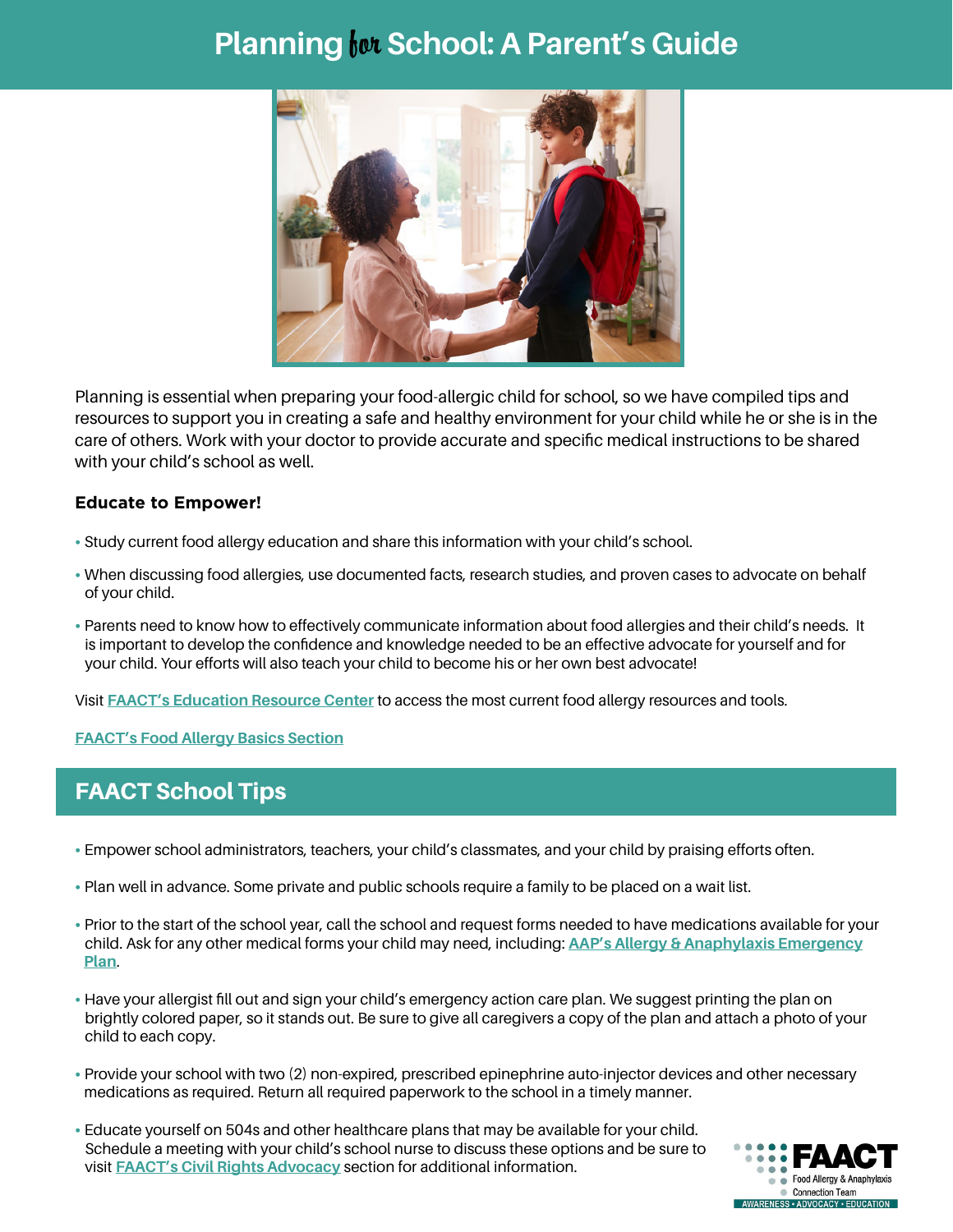## Communicating with School Personnel

Your goal is to create an effective team. A positive attitude and an open mind will demonstrate your willingness to assist teachers and others who care for your child in a non-conflicting manner. In turn, educators will find comfort in knowing they can turn to you with questions and concerns they may have about the well-being of your child.

• Document discussions with school staff and decisions made about your child's management plan. People present during these discussions should include the principal and all individuals who have contact with your child during the day (e.g., the school nurse, physical education, music, and art



 teachers; bus drivers; lunchroom personnel; etc.). This allows everyone the opportunity to learn about food allergies, practice with prescribed auto-injectable devices, and ask questions.

- If you are planning to hand out material in meetings with school staff, keep it short and informative. Refer school personnel to **FAACT's School Personnel** section for support, resources, and **FREE** downloads.
- Include your contact information on all materials provided to school staff in case someone needs to contact you for additional information during the school year.
- Encourage school staff to practice emergency action plans, just as they would practice a fire drill. This will build confidence among staff and help ensure swift action takes place in the event of an emergency. Some schools may already have a food allergy policy in place. Be sure to review the policy with your medical provider and make suggestions for your child, as necessary.
- Discuss "what ifs" and plan for unexpected situations to ensure everyone is confident in their ability to handle any type of emergency throughout the day.
	- o What if a reaction happens during an after-school program?
	- o What if a reaction occurs on the playground?
	- o What if a reaction occurs when a substitute teacher is leading the class?
	- o What happens if a reaction occurs on the school bus?
- During the meeting with school personnel, the nurse should demonstrate how to use your child's prescribed epinephrine auto-injector, or you can do this. Practicing use of your child's epinephrine trainer will build confidence among caregivers and will help ensure prompt action in emergency situations.
- Having an education advocate sometimes helps to open lines of communication and address areas of concern in discussing 504 and other health plans that may otherwise not have been addressed in initial meetings.
- Find out the school's policy and plans for storage and accessibility to your child's epinephrine devices. Provide your school with information on the importance of epinephrine in food allergy emergencies. Topics to cover include:
	- o Temperature control
	- o Strategic placement
	- o Training on use
	- o Importance
	- o Multiple doses available should a second dose be needed
	- o Expiration dates

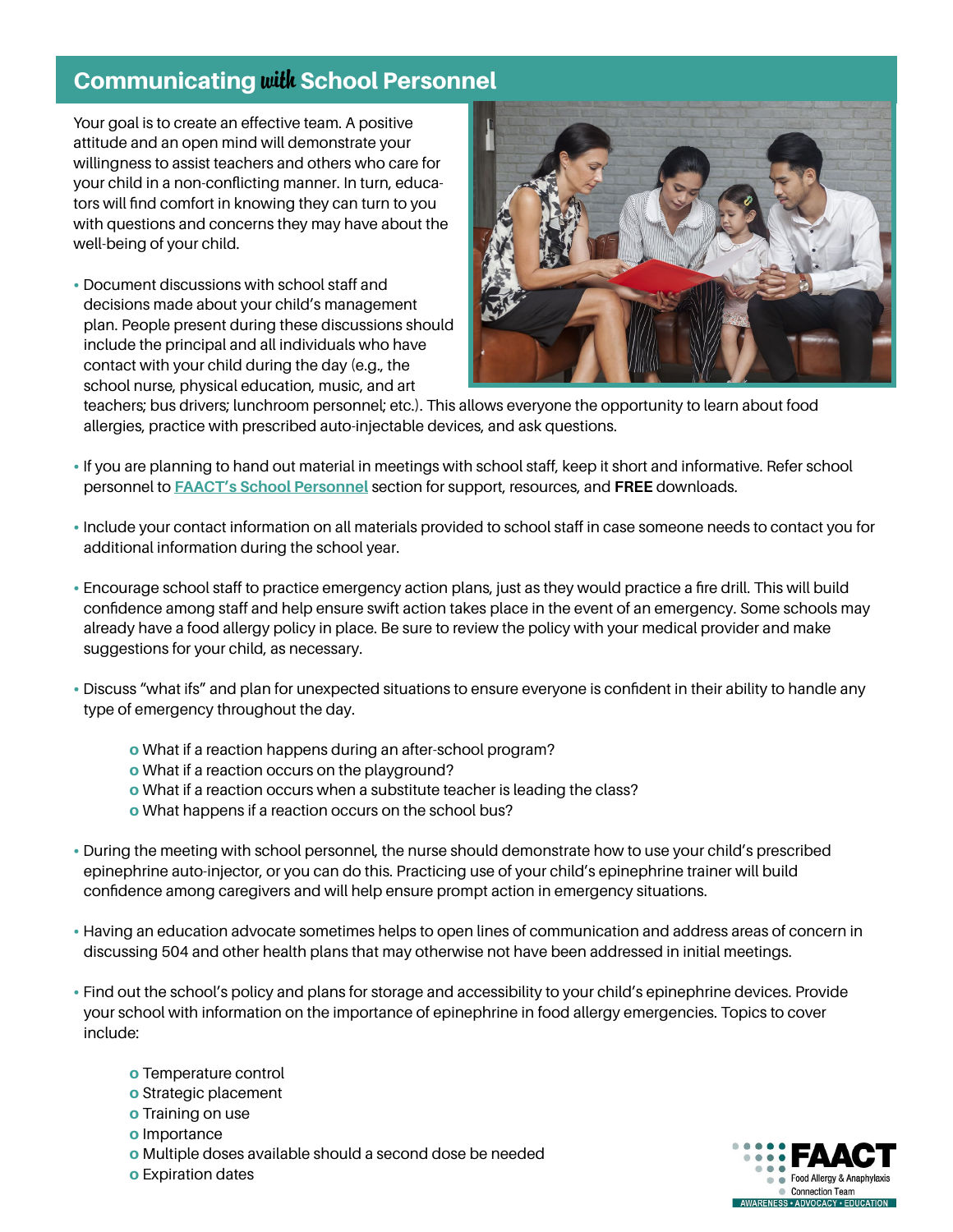### FAACTs

- Delay in treatment with epinephrine increases the chance for fatality.
- At the minimum, schools should have an **AAP Allergy & Anaphylaxis Emergency Plan** and two (2) epinephrine auto-injector devices readily accessible and in place for each student identified with a food allergy.
- All 50 states now have laws in place protecting students' rights to carry and use asthma and anaphylaxis medications at school.
- Review meal plans with the school's food service director if your child will be eating lunch at school. Schedule a meeting to discuss label reading, cross-contact, etc.



#### o **FAACT's Food Services Section**

- Review school policies involving food used in curriculums and other school activities:
	- o How are snack times handled?
	- o How are birthdays celebrated?
	- o How far in advance will parents of food-allergic students be notified of any food celebrations, etc.?
	- o Are teachers allowed to eat food in the classroom?
- Is your child's classroom or school nut-free? If so, what policy is in place that permits the class or school to be titled "nut-free" or "allergen-free"? How is the policy enforced?
- Request that each month the teacher's plans for activities that involve food are available for review.
- How are field trips handled? Visit **FAACT's Field Trips, for parents and schools**
- Discuss school bus policies. **FAACT's Bus Drivers and Transportation Personnel, for parents and schools**
- Ensure your child has been informed of need-to-know information and his or her responsibilities. Be sure all parties are available to address any questions and concerns your child may have and to reassure him or her.
	- o Will your child give a special signal to alert the teacher that he or she might be having a reaction?
	- o What will your child do if it happens on the playground or in the cafeteria?
	- o Practice drills with your child to build confidence.
	- o Tell your child where medications will be stored at school and who will have access to them.
	- o Explain snack time and role-play situations that could occur while in school.
	- o Create a no-food-trading rule with your child.
	- o Encourage and teach label reading.
	- o Practice emergency procedures.
	- o Practice administering epinephrine with your epinephrine-training device.
	- o Encourage your child to wear his or her **medical alert jewelry**.
- Involve your child's classmates and provide education as needed.
- Provide food allergy books, coloring pages, activities, and stickers for your child's class to use (as appropriate based on your child's age).

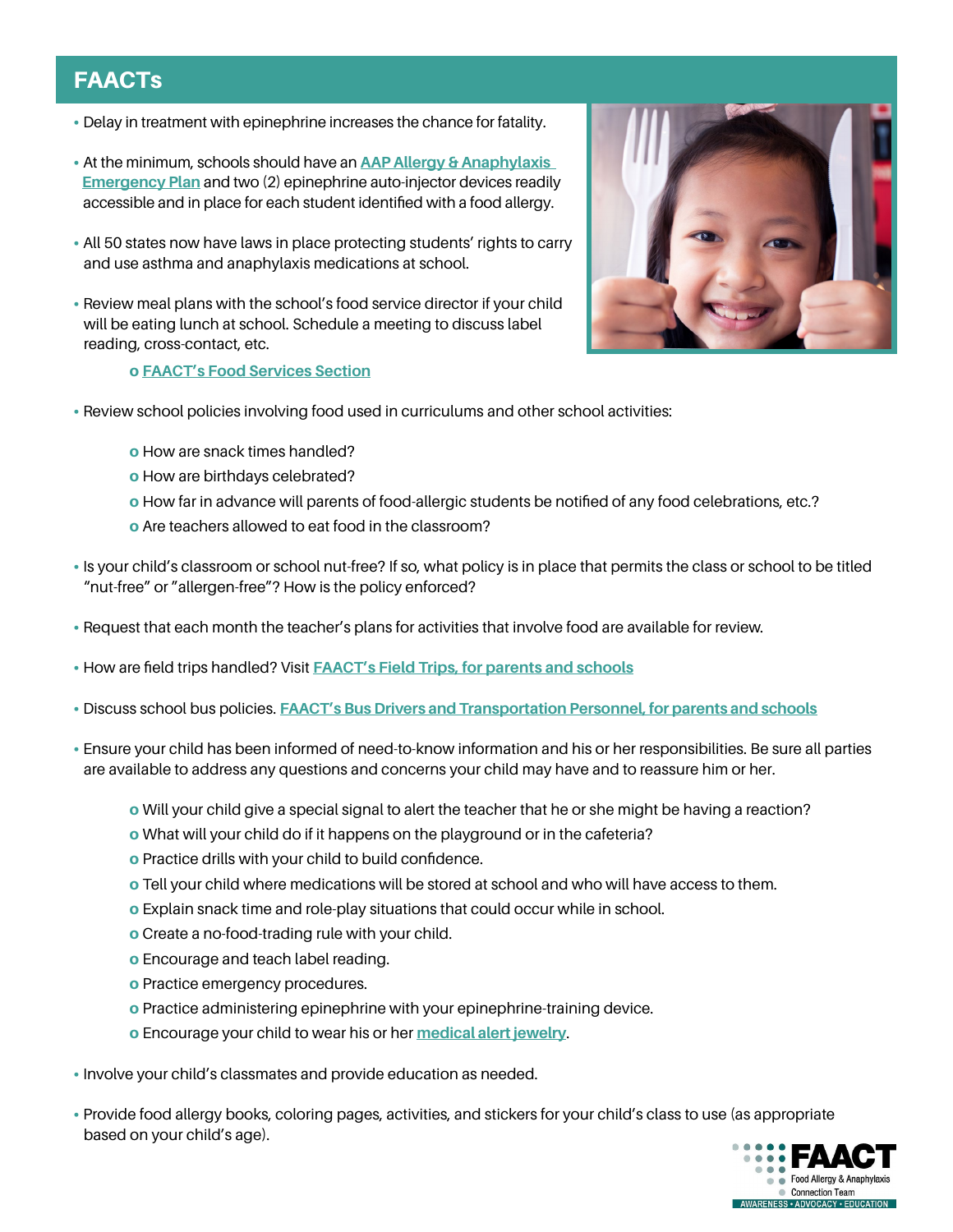## Information to Share with Teachers and School Personnel



Planning, education, and creating a supportive team for your child early on will ensure a safe and healthy school year ahead.

The documents below contain tips and resources to support you in working with your child's school. Download the guides and be sure to visit the **FAACT's Education Downloads** section for additional resources and posters.

- **FAACT's Food Allergy Curricula Program for Schools**
- **'FAACTs for Schools' Staff Education Program**
- **FAACT's School Lunchroom Poster**
- **Food Allergy School Letter to Parents (Sample Template)**
- **Food Allergy Safety It's A Matter of FAACT!**
- Visit **FAACT's Education Resource Center** for additional information, resources, and downloads.
- Visit FAACT's Civil Rights Advocacy Resource Center for additional information about school plans and accommodations.
- Share information about FAACT and any local food allergy support groups in your area.
- Share the following guidelines with your school:

o **Centers for Disease Control & Prevention (CDC) Voluntarily Food Allergy Guidelines**

o **Food Allergy Management & Education (FAME) Toolkit**

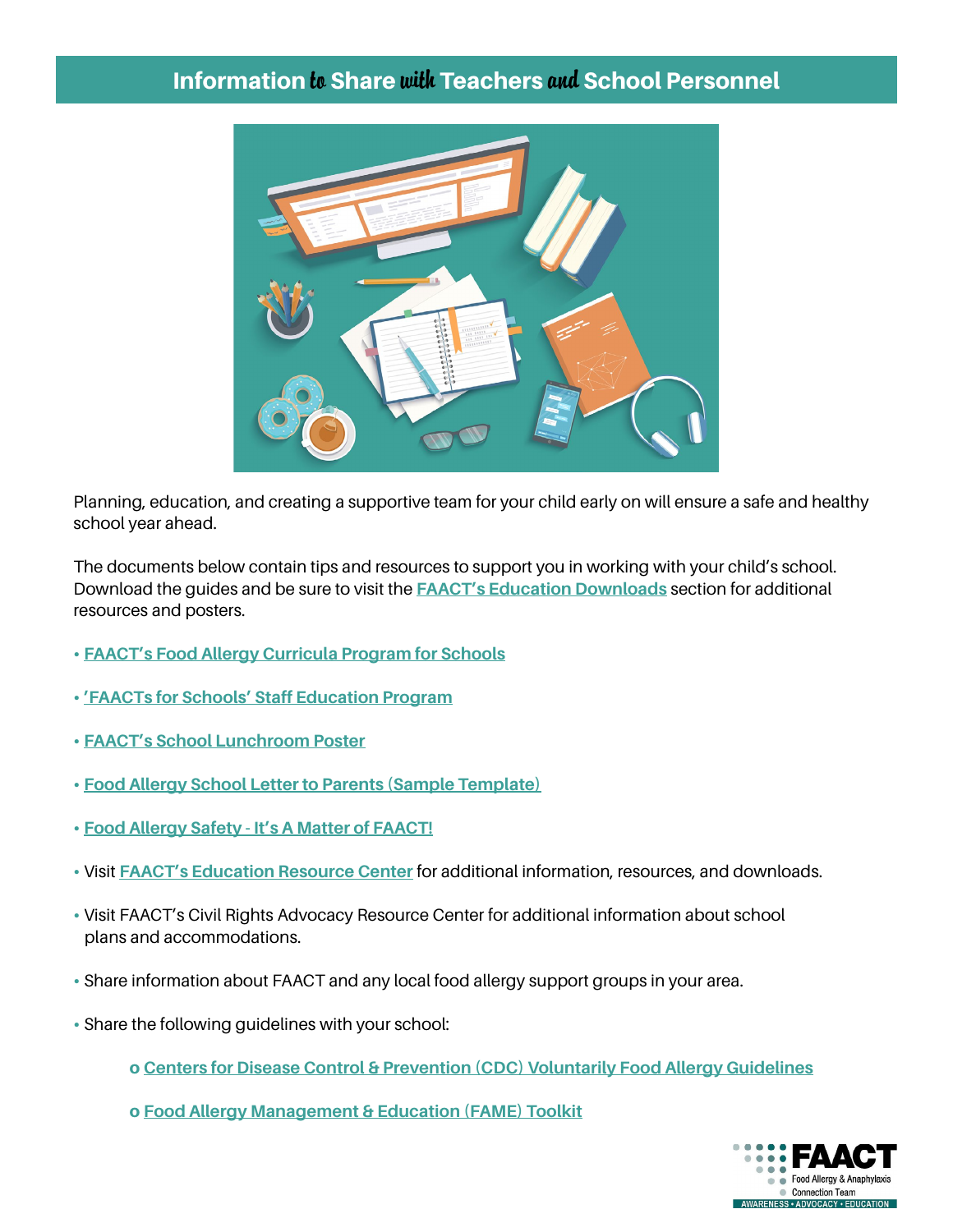## **Planning for Preschool**



Preparing your child for preschool should be a rewarding and exciting time. However, families of children who have food allergies often find this time stressful. With proper planning, education, and a supportive team, the risk for students at this age can be reduced.

#### Preparation

Preparation should begin well in advance of the child entering a daycare center, or preschool, and parents should do their homework, when looking into both private, and public schools.

- Research several preschools for food allergy management policies or guidelines. Compare these policies and/or guidelines with other guidelines, such as the **CDC's Voluntary Guidelines for Managing Food Allergy** found in the **FAACT's Education Download** section.
- Research the preschool's environment:
	- o Visit the preschool's website
	- o Talk to your neighbors
	- o Go to community functions and ask other parents their input
	- o Participate in any "open house" events
	- o Schedule a tour of the school
- When visiting centers or schools, be sure to ask questions and keep notes to compare with other schools.
	- o Parents may refer their child to be evaluated for a [**Section 504 plan**]\* or [**Individual Education Plan (IEP)**]. For instructions on how to refer your child for a Section 504 Plan or an IEP, visit **FAACT's Civil Rights Advocacy** section.
	- o Call the preschool to set up a meeting. Ideally, if your child is entering the preschool age, contacting the preschool at least 1-2 years prior, as there is possibly a wait list.
	- o Does the school participate in a federally funded program?
- In choosing a preschool capable of accommodating your child's needs, look for knowledge and practices among caregivers that includes1:
	- o A general awareness of food allergies
	- o Constant diligence in the management of food-allergic students
	- o Careful label reading habits
	- o Avoidance measures of offending foods, arts and crafts containing allergens, etc.
	- o Procedures for preventing of cross-contact
	- o A protocol for enacting emergency procedures
	- o Confidence in administering epinephrine appropriately
	- o Previous and ongoing training on food allergy management for caregivers

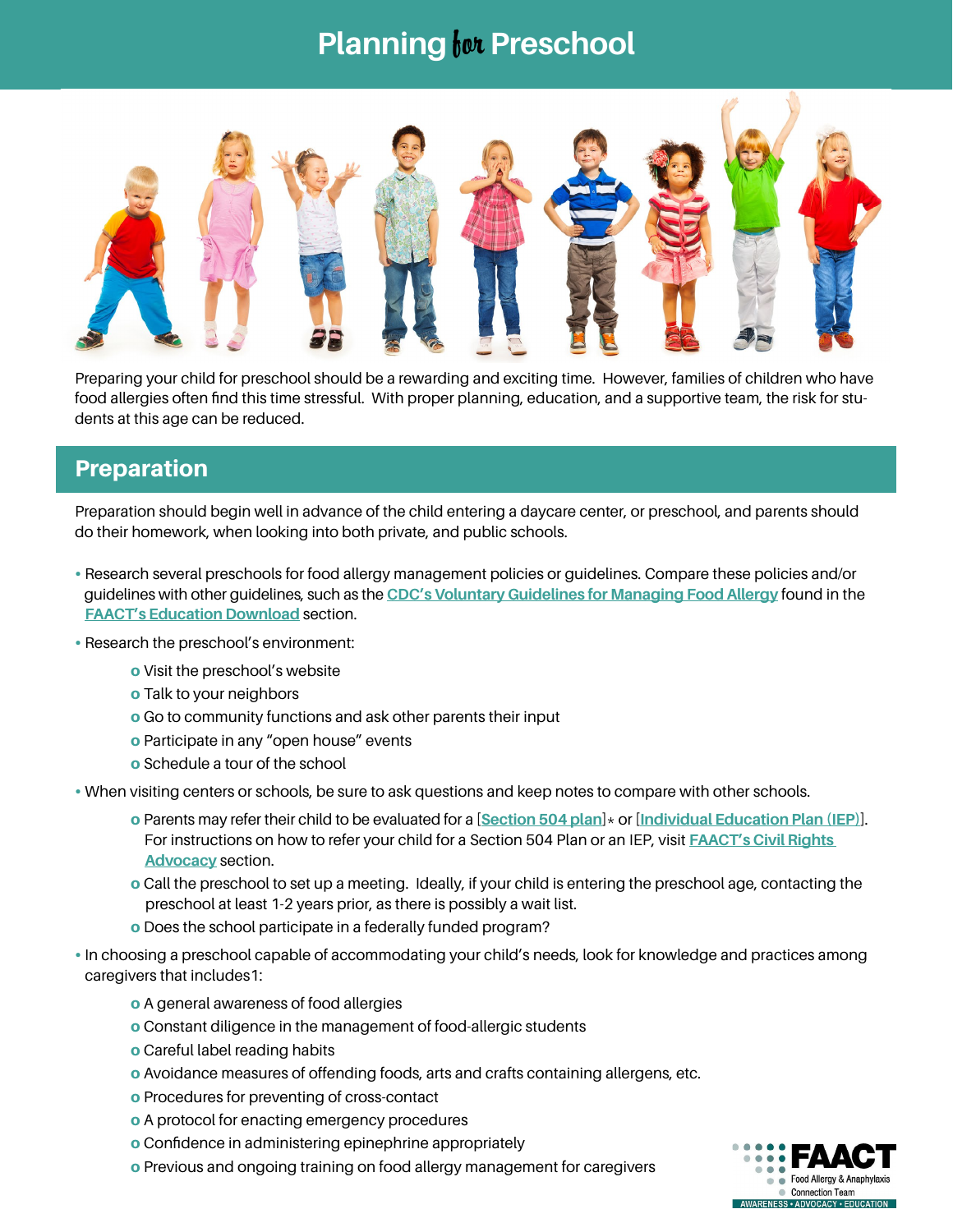### Discussion Topics

Other considerations in choosing a preschool or daycare should include:

- **Training:** What type of food allergy training is provided to staff, and how often? Is there a school or RN on site? Who delivers the training? Are staff trained on recognizing the signs and symptoms of an allergic reaction and how to administer epinephrine?
- **Medications:** Where are emergency medications stored? Who will be administering medications? How are medications transported throughout the day (to the playground, lunchroom, etc.)? Do children self-carry their medications?
- **Shared space:** Private schools sometimes share space with a church. In this case, be sure to ask about activities that may take place when school is not in, and what measures are taken to ensure a safe and clean environment for when the child returns.
- **Meal Plans:** Some private schools require students to eat from a meal plan provided by the school. Are there exceptions for food allergic students? Can a meeting be arranged between parents and any meal service providers/catering companies to discuss the needs of food allergic students?
- **Safe snacks:** Where will "safe snacks" for food allergic students be stored? Is there a "no-nut" policy in place; and if so, how is it enforced? Is there a notification process for food being brought into the classroom?
- **Special Events:** How are class parties and special events handled? Are any PTA/PTO members trained on food allergies? How are field trips handled for food allergic students? How does the schoolwork with non-food allergic parents to ensure a safe classroom/environment for food allergic students (letters, presentations, email blasts, etc.)?
- **Cleaning Methods**: Children this age tend to constantly place their hands in their mouth, and some children will chew on toys or bed-rails. How often are toys and surfaces cleaned, and by what method? Is there a hand-washing procedure upon arrival to school and after meal/snack times?
- **Food Storage:** Is there an area where bottles (non-milk) and food (allergy-friendly) will be stored, to avoid confusion among caregivers during hectic feeding times?
- **Food Sharing:** What are the centers policies on food sharing? Seat placement during meal and snack times? Will there be designated staff member overseeing food allergic students?

## Enrolling Your Child

Provide the preschool with the appropriate paperwork and other items required in a timely manner, replacing as needed throughout the school year.

- **Allergy and Anaphylaxis Emergency Plan**, signed by your child's physician
- Two (2), non-expired, auto-injection epinephrine devices
- Additional medications as required (antihistamines, inhalers, etc.)
- Emergency contact numbers
- Avoidance instructions for your child's allergens i.e. "How to Read a Label", etc.
- Safe snacks, etc.

Discuss our **Planning for School: A Parent's Guide** with caregivers.